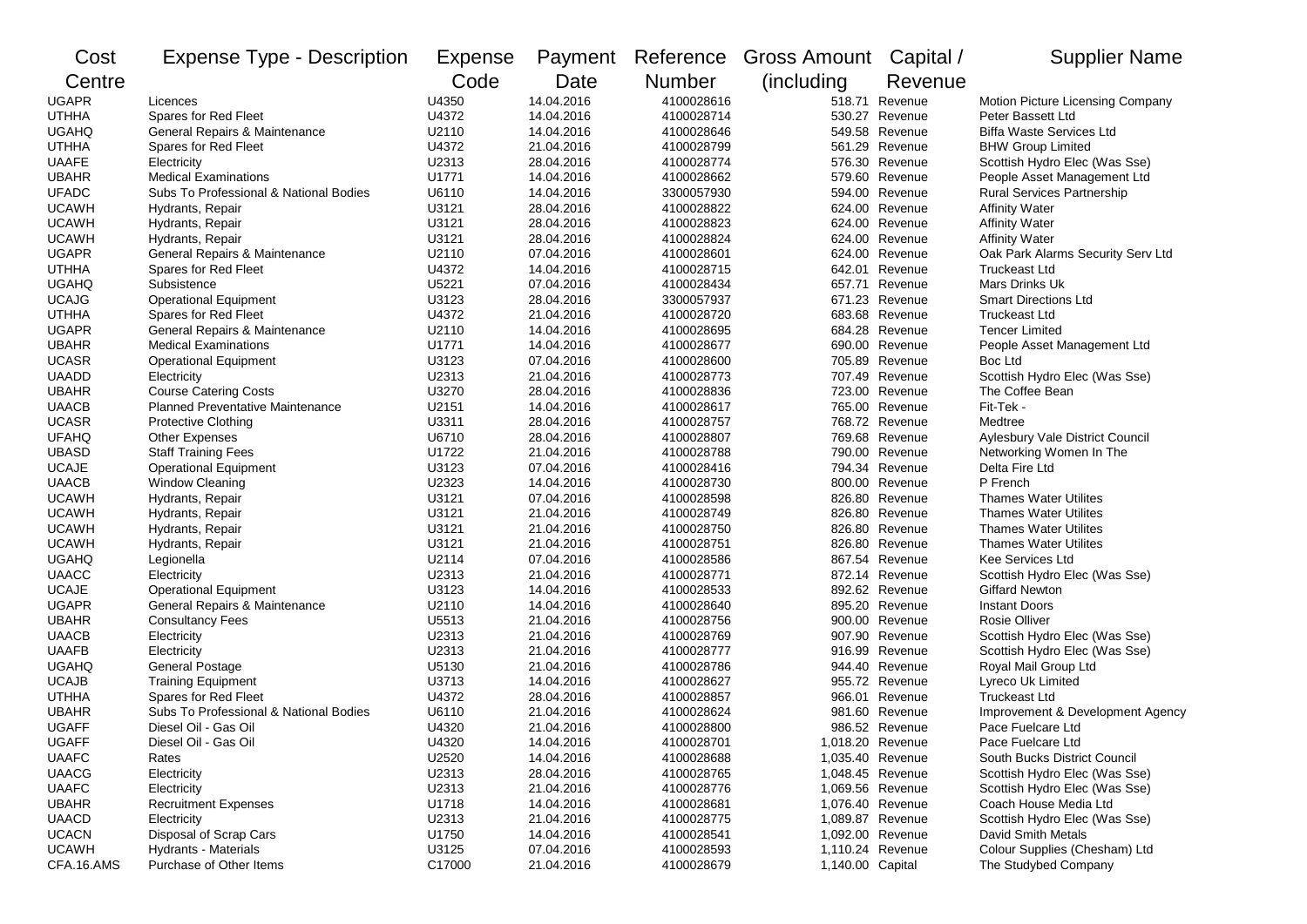| Cost         | <b>Expense Type - Description</b>        | Expense | Payment    | Reference     | <b>Gross Amount</b> | Capital /        | <b>Supplier Name</b>                  |
|--------------|------------------------------------------|---------|------------|---------------|---------------------|------------------|---------------------------------------|
| Centre       |                                          | Code    | Date       | <b>Number</b> | (including          | Revenue          |                                       |
| <b>UAACF</b> | Electricity                              | U2313   | 21.04.2016 | 4100028766    |                     | 1,148.84 Revenue | Scottish Hydro Elec (Was Sse)         |
| <b>UGAPR</b> | Licences                                 | U4350   | 14.04.2016 | 4100028684    |                     | 1,174.66 Revenue | Phonographic Performance Limited      |
| <b>UFAHQ</b> | Consultancy fees                         | U3750   | 14.04.2016 | 4100028638    |                     | 1,200.00 Revenue | Gresham (Sms) Ltd                     |
| <b>UGAMS</b> | Electricity                              | U2313   | 21.04.2016 | 4100028770    | 1,282.64 Revenue    |                  | Scottish Hydro Elec (Was Sse)         |
| UBASI        | Training                                 | U1732   | 21.04.2016 | 4100028576    | 1,320.00 Revenue    |                  | <b>Chris Croft Training Limited</b>   |
| <b>UAAEB</b> | Electricity                              | U2313   | 21.04.2016 | 4100028767    | 1,340.24 Revenue    |                  | Scottish Hydro Elec (Was Sse)         |
| <b>UFADC</b> | Subs To Professional & National Bodies   | U6110   | 14.04.2016 | 4100028665    | 1,380.00 Revenue    |                  | Cipfa Business Ltd                    |
| <b>UGAFF</b> | Diesel Oil - Gas Oil                     | U4320   | 14.04.2016 | 4100028716    | 1,390.70 Revenue    |                  | Pace Fuelcare Ltd                     |
| <b>UCAJE</b> | <b>Operational Equipment</b>             | U3123   | 14.04.2016 | 4100028531    |                     | 1,434.60 Revenue | Southcombe Bros Ltd                   |
| <b>UCAJG</b> | <b>Operational Equipment</b>             | U3123   | 07.04.2016 | 4100028526    |                     | 1.435.80 Revenue | Cfm Supplies Ltd T/A Cfmservices      |
| <b>UGAUS</b> | Electricity                              | U2313   | 21.04.2016 | 4100028768    | 1,443.58 Revenue    |                  | Scottish Hydro Elec (Was Sse)         |
| <b>UAACB</b> | Trade Refuse Disposal, Cesspools & Pests | U2324   | 14.04.2016 | 4100028726    |                     | 1,477.53 Revenue | Grundon Waste Management Ltd          |
| <b>UFDRM</b> | <b>Legal Expenses</b>                    | U6520   | 14.04.2016 | 4100028686    | 1,508.54 Revenue    |                  | <b>Buckinghamshire County Council</b> |
| <b>UTHHA</b> | Spares for Red Fleet                     | U4372   | 21.04.2016 | 4100028801    | 1,684.97 Revenue    |                  | <b>Truckeast Ltd</b>                  |
| <b>UGAFF</b> | Diesel Oil - Gas Oil                     | U4320   | 14.04.2016 | 4100028699    | 1,688.71 Revenue    |                  | Pace Fuelcare Ltd                     |
| <b>UCAJG</b> | <b>Operational Equipment</b>             | U3123   | 21.04.2016 | 4100028635    | 1,700.10 Revenue    |                  | Ruth Lee Ltd                          |
| <b>UGAPR</b> | <b>Cleaning - Contract Services</b>      | U2325   | 14.04.2016 | 4100028548    |                     | 1,838.65 Revenue | Ever Brite Cleaning Services          |
| <b>UFADC</b> | Subs To Professional & National Bodies   | U6110   | 28.04.2016 | 4100028621    |                     | 1,920.00 Revenue | Cfoa Services Ltd                     |
| CFA.16.WIN   | <b>Construction Other</b>                | C27000  | 21.04.2016 | 4100028639    | 1,985.04 Capital    |                  | Kaiser And Kraft Ltd                  |
| <b>UGAAS</b> | <b>Property Management Consultant</b>    | U3539   | 14.04.2016 | 4100028574    | 1,998.80 Revenue    |                  | <b>Hub Professional Services Ltd</b>  |
| <b>UGAFF</b> | Diesel Oil - Gas Oil                     | U4320   | 14.04.2016 | 4100028698    | 2,086.06 Revenue    |                  | Pace Fuelcare Ltd                     |
| <b>UGAPR</b> | General Repairs & Maintenance            | U2110   | 28.04.2016 | 4100028849    |                     | 2.286.00 Revenue | Calabash Washroom Hygiene Ltd         |
| <b>UGAPR</b> | General Repairs & Maintenance            | U2110   | 21.04.2016 | 4100028734    | 2,313.60 Revenue    |                  | <b>Instant Doors</b>                  |
| <b>UCASR</b> | <b>Operational Equipment</b>             | U3123   | 14.04.2016 | 4100028651    | 2,382.41 Revenue    |                  | 3 Counties Timber & Building Supp     |
| <b>UGACP</b> | <b>Computer Maintenance</b>              | U3815   | 14.04.2016 | 4100028587    |                     | 2,502.00 Revenue | Systemsup Ltd                         |
| <b>UGAPR</b> | Licences                                 | U4350   | 28.04.2016 | 4100028619    | 2,515.85 Revenue    |                  | Performing Right Society Ltd          |
| <b>UAAEB</b> | Rates                                    | U2520   | 07.04.2016 | 4100028606    | 2,550.00 Revenue    |                  | Wycombe District Council              |
| <b>UCAJB</b> | <b>Printing Stationery</b>               | U5110   | 07.04.2016 | 4100028567    | 2,562.20 Revenue    |                  | Olivers Design 2 Print                |
| <b>UBAOT</b> | Water Awareness Training                 | U1729   | 14.04.2016 | 4100028539    | 2,680.00 Revenue    |                  | Royal Berkshire Fire Authority        |
| <b>UGACP</b> | Pagers                                   | U3620   | 07.04.2016 | 4100028613    | 2,681.88 Revenue    |                  | Updata Infrastructure Uk              |
| <b>UGAFL</b> | <b>Operational Leased Vehicles</b>       | U4500   | 21.04.2016 | 4100028790    | 2,696.69 Revenue    |                  | JCB Finance (Leasing) Ltd             |
| <b>UGAFF</b> | Diesel Oil - Gas Oil                     | U4320   | 14.04.2016 | 4100028700    |                     | 2,880.74 Revenue | Pace Fuelcare Ltd                     |
| <b>UAAEB</b> | <b>Cleaning - Contract Services</b>      | U2325   | 14.04.2016 | 4100028643    |                     | 2,948.21 Revenue | <b>Antac Support Service</b>          |
| CFA.16.MKP   | <b>Construction Other</b>                | C27000  | 14.04.2016 | 4100028694    | 3,000.00 Capital    |                  | Hub Professional Services Ltd         |
| <b>UBAFN</b> | <b>Computer Software</b>                 | U3810   | 21.04.2016 | 4100028618    | 3,000.00 Revenue    |                  | Public Sector Live Limited            |
| CFA.16.MKP   | <b>Construction - Consultants Fees</b>   | C41600  | 07.04.2016 | 4100028535    | 3,120.00 Capital    |                  | Hub Professional Services Ltd         |
| <b>UBAFP</b> | Consultation with the Public             | U6530   | 14.04.2016 | 4100028691    | 3,248.88 Revenue    |                  | Opinion Research Services Ltd         |
| <b>UCASR</b> | Training                                 | U1732   | 14.04.2016 | 4100028650    | 3,600.00 Revenue    |                  | Babcock Emergency Svs Training Ltd    |
| <b>UTHHA</b> | Tyres & Tubes                            | U4340   | 21.04.2016 | 4100028602    | 3,642.75 Revenue    |                  | <b>ATS Euromaster Limited</b>         |
| <b>UBAFN</b> | Consultancy fees                         | U3750   | 07.04.2016 | 4100028615    | 3,997.50 Revenue    |                  | Bdo Llp                               |
| <b>UAACB</b> | <b>Planned Preventative Maintenance</b>  | U2151   | 14.04.2016 | 4100028654    | 4,112.97 Revenue    |                  | <b>Tencer Limited</b>                 |
| <b>UGAPR</b> | <b>Property Management Consultant</b>    | U3539   | 14.04.2016 | 4100028634    |                     | 4,440.00 Revenue | <b>Electrical Services Hbb</b>        |
| <b>UCAJG</b> | Operational Equipment                    | U3123   | 14.04.2016 | 4100028731    |                     | 4,504.90 Revenue | Roof-Line (High Wycombe) Ltd          |
| <b>UGAHQ</b> | Electricity                              | U2313   | 14.04.2016 | 4100028647    | 4,650.76 Revenue    |                  | E.On                                  |
| <b>UGAFL</b> | Car Leasing                              | U4219   | 28.04.2016 | 4100028852    | 4,731.55 Revenue    |                  | Lex Autolease Ltd                     |
| UGAIT        | Cellphones                               | U3621   | 14.04.2016 | 4100028629    | 4,732.07 Revenue    |                  | EE Ltd                                |
| <b>UCABM</b> | <b>Courses And Conference Fees</b>       | U5230   | 14.04.2016 | 4100028692    | 4,825.20 Revenue    |                  | Principea Consulting Ltd              |
| <b>UCAJE</b> | <b>PPE Repairs</b>                       | U3312   | 14.04.2016 | 4100028649    | 4,849.33 Revenue    |                  | Bristol Uniform Limited (Care A/C)    |
| <b>UBADR</b> | <b>Driver Training</b>                   | U1730   | 14.04.2016 | 4100028652    | 4,970.12 Revenue    |                  | <b>Oxfordshire County Council</b>     |
| CFA.16.AMS   | Purchase of Other Items                  | C17000  | 14.04.2016 | 4100028632    | 5,532.00 Capital    |                  | A.W.R Pickersgill Limited             |
| CFA.16.ICT   | Purchase of Equipment                    | C15000  | 14.04.2016 | 4100028608    | 5,558.05 Capital    |                  | Misco                                 |